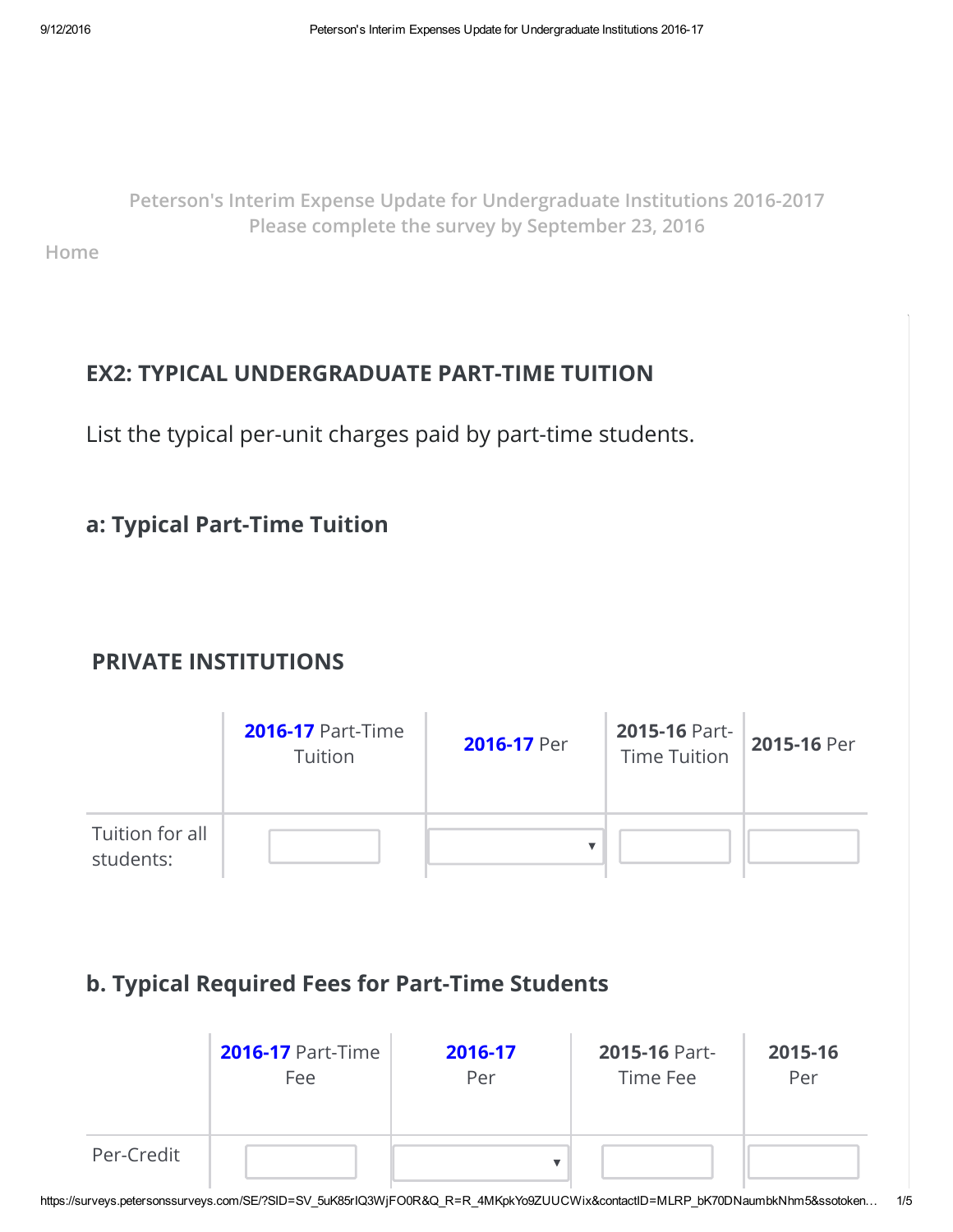9/12/2016 **Peterson's Interim Expenses Update for Undergraduate Institutions 2016-17** 

| Fees<br>Per-Term<br>Fees                                                                                                                                                                                                                       | ▼       |         |
|------------------------------------------------------------------------------------------------------------------------------------------------------------------------------------------------------------------------------------------------|---------|---------|
| <b>EX3: OTHER UNDERGRADUATE NON-RESIDENT EXPENSES</b>                                                                                                                                                                                          |         |         |
| If your institution offers reduced tuition and/or fees for nonresidents based on an<br>agreement with other states, counties, or other regional arrangements, please specify the<br>typical undergraduate full-time tuition and required fees: |         |         |
|                                                                                                                                                                                                                                                |         |         |
|                                                                                                                                                                                                                                                | 2016-17 | 2015-16 |
| <b>Full Time Tuition</b>                                                                                                                                                                                                                       |         |         |
| <b>Mandatory Fees</b>                                                                                                                                                                                                                          |         |         |

Please list the geographic areas (e.g., states, counties, etc.) or participating institutions covered by this agreement as well as any special features that apply to this program:

| 2016-17 | 2015-16 |
|---------|---------|
|         |         |

#### EX4. a. TUITION AND FEES VARY ACCORDING TO:

Check the appropriate boxes below to indicate reasons for variance in full-time tuition, part-time tuition, and room and board: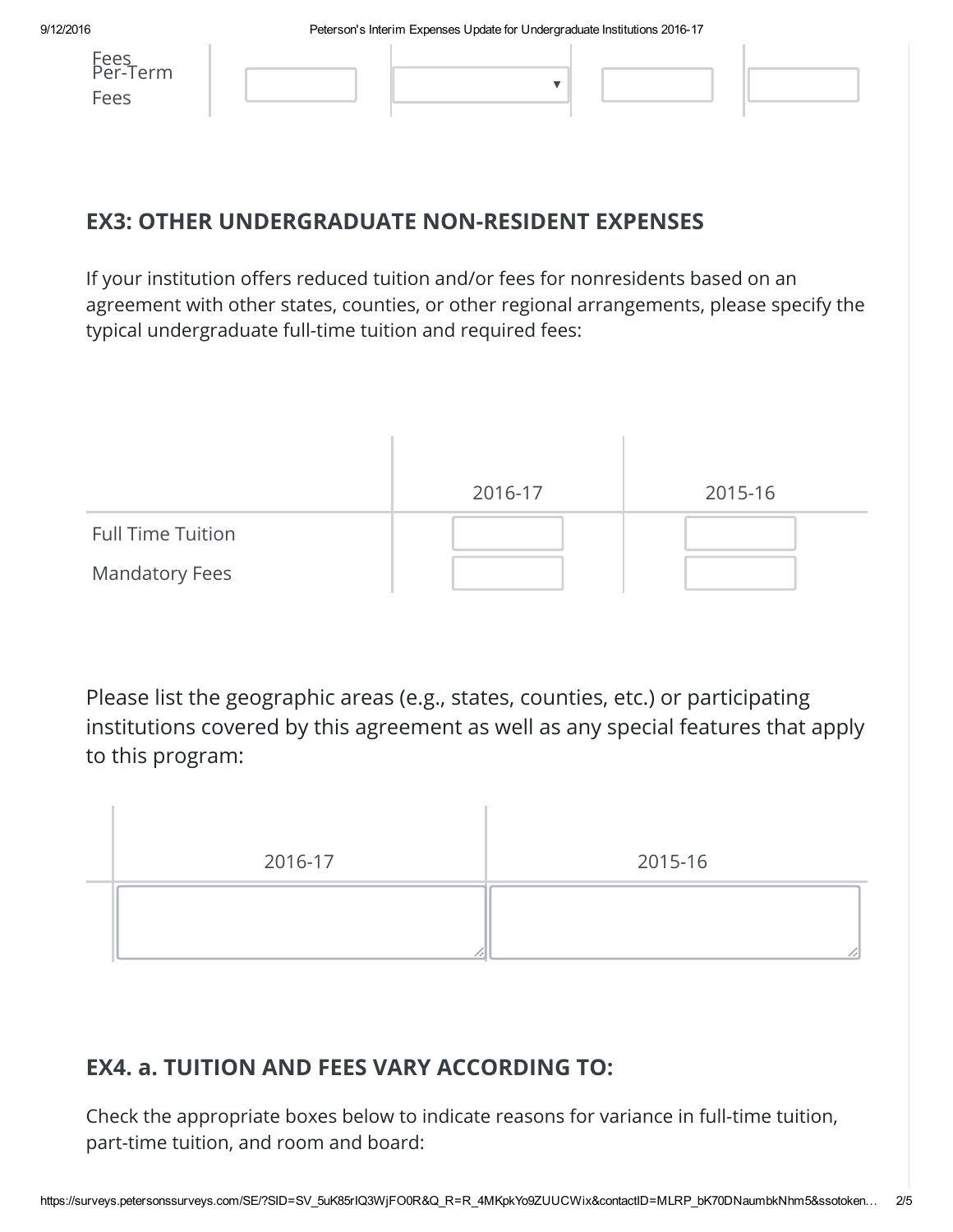|                                                        | Full-Time | Part-TIme | <b>Both</b> | N/A |
|--------------------------------------------------------|-----------|-----------|-------------|-----|
| Academic Program                                       |           |           |             |     |
| Campus/Location                                        |           |           |             |     |
| Class Time (day,<br>evening, etc.)                     |           |           |             |     |
| Course/Credit Load                                     |           |           |             |     |
| Course Level (100,<br>200, etc.)                       |           |           |             |     |
| Degree Level<br>(Associate's,<br>Bachelor's)           |           |           |             |     |
| Reciprocity<br>Agreements                              |           |           |             |     |
| <b>Student Level</b><br>(freshman,<br>sophomore, etc.) |           |           |             |     |

#### b. ROOM AND BOARD CHARGES VARY ACCORDING TO:

- Board Plan Selected (i.e., 12-meal plan, 19-meal plan, etc.)
- $\Box$  Campus/Location
- Gender (i.e., different costs for men's/women's housing)
- $\Box$  Housing Facility Selected (i.e., dorm, apartment, etc.)
- $\Box$  Student Level (freshman, sophomore, etc.)

**EX5.** Do you have a Guaranteed Tuition Plan whereby all entering students within each class will pay the same tuition throughout their entire term of enrollment (i.e., from entrance to graduation)?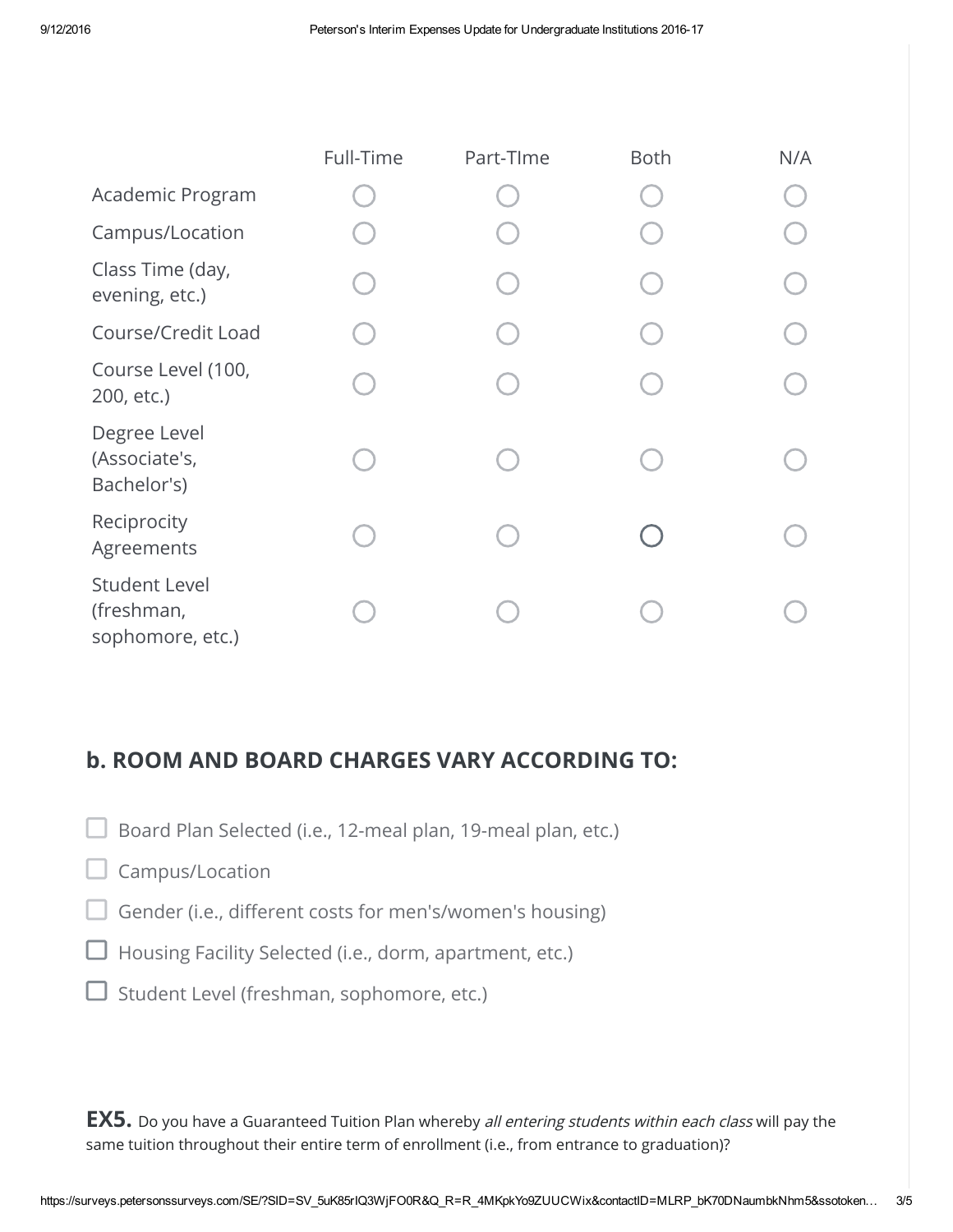| Yes       | No        | N/A            |
|-----------|-----------|----------------|
| $\bigcap$ | $\bigcap$ | $\overline{O}$ |

**EX6.** Do you have a Tuition Prepayment Plan whereby a student can lock in the *current tuition rate* for the entire term of enrollment (from entrance to graduation) by paying the full amount in advance rather than year by year?



**EX8.** Check each of the following student groups for whom your institution provides full or partial waiver of undergraduate tuition:

| $\Box$ Minority Students | $\Box$ Employees or Children of Employees |
|--------------------------|-------------------------------------------|
| $\Box$ Adult Students    | $\Box$ Children of Alumni                 |
| $\Box$ Senior Citizens   |                                           |

Peterson's reserves the right to publish, replicate, and reuse this information in any form whatsoever.